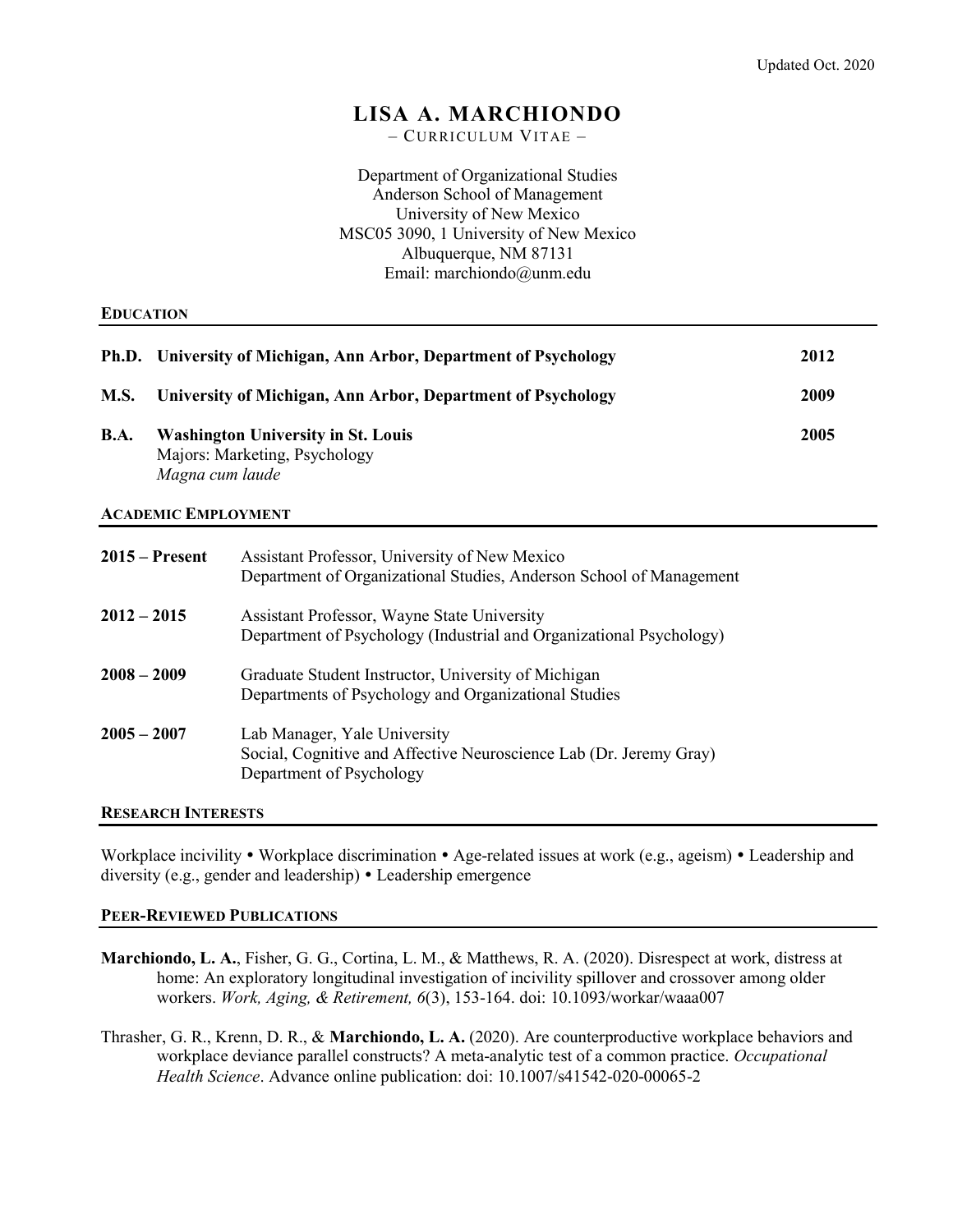- Jacobson, R. P., Marchiondo, L. A., Jacobson, K. J. L., Hood, J. N. (2020). The synergistic effect of descriptive and injunctive norm perceptions on counterproductive work behaviors. Journal of Business Ethics, 162(1), 191-209. doi: 10.1007/s10551-018-3968-1
- Gonzales, E., Lee, Y. J., & Marchiondo, L. A. (2019). Exploring the consequences of major lifetime discrimination, neighborhood conditions, chronic work and everyday discrimination on health and retirement. Journal of Applied Gerontology. Advance online publication: doi: 10.1177/0733464819892847
- Marchiondo, L. A., Gonzales, E., & Williams, L. J. (2019). Trajectories of perceived workplace age discrimination and long-term associations with mental, self-rated, and occupational health. The Journals of Gerontology: Series B, 74(4), 655-663. doi: 10.1093/geronb/gbx095 \*\* Designated "Editor's Choice" on the journal website and listserv
- Marchiondo, L. A., Biermeier-Hanson, B., Krenn, D., & Kabat-Farr, D. (2018). Target meaning-making of workplace incivility based on perceived personality similarity with perpetrators. The Journal of Psychology: Interdisciplinary and Applied, 152(7), 474-496. doi: 10.1080/00223980.2018.1481819
- Marchiondo, L. A., Cortina, L. M., Kabat-Farr, D. (2018). Attributions and appraisals of workplace incivility: Finding light on the dark side? *Applied Psychology: International Review, 67(3), 369-400.* doi: 10.1111/apps.12127
- Kabat-Farr, D., Cortina, L. M., & Marchiondo, L. A. (2018). The emotional aftermath of incivility: Anger, guilt, and the role of organizational commitment. International Journal of Stress Management,  $25(2)$ , 109-128. doi: 10.1037/str0000045
- Gonzales, E., Marchiondo, L. A., Tang, J., Wang, Y., & Chen, H. (2017). The Aging Semantic Differential in Mandarin Chinese: Measuring attitudes toward older adults in China. Journal of Gerontological Social Work, 60(3), 245-254. doi: 10.1080/01634372.2017.1295122
- Marchiondo, L. A., Gonzales, E., & Ran, S. (2016). Development and validation of the Workplace Age Discrimination Scale. Journal of Business and Psychology, 31(4), 493-513. doi: 10.1007/s10869-015- 9425-6
- Marchiondo, L. A., Myers, C. G., & Kopelman, S. (2015). The relational nature of leadership identity construction: How and when it influences perceived leadership and decision-making. *Leadership* Quarterly, 26(5), 892-908. doi: 10.1016/j.leaqua.2015.06.006
- Ran, S., Liu, M., Marchiondo, L. A., & Huang, J. L. (2015). Difference in response effort across sample types: Perception or reality? Industrial and Organizational Psychology: Perspectives on Science and Practice, 8(2), 202-208. doi: 10.1017/iop.2015.26
- Andel, R., Infurna, F. J., Hahn Richenbach, E. A., Crowe, M., Marchiondo, L. A., & Fisher, G. G. (2015). Job strain and trajectories of change in episodic memory before and after retirement: Results from the Health and Retirement Study. Journal of Epidemiology and Community Health, 69(5), 442-446. doi: 10.1136/jech-2014-204754
- Marchiondo, L. A., & Cortina, L. M. (2014). Plus ça change: Women's top employment concerns during the Great Recession. Analyses of Social Issues and Public Policy, 14(1), 239-260. doi: 10.1111/asap.12028
- Lasiter, S., Marchiondo, L. A., & Marchiondo, K. (2012). Student narratives of faculty incivility. Nursing Outlook, 60(3), 121-126. doi: 10.1016/j.outlook.2011.06.001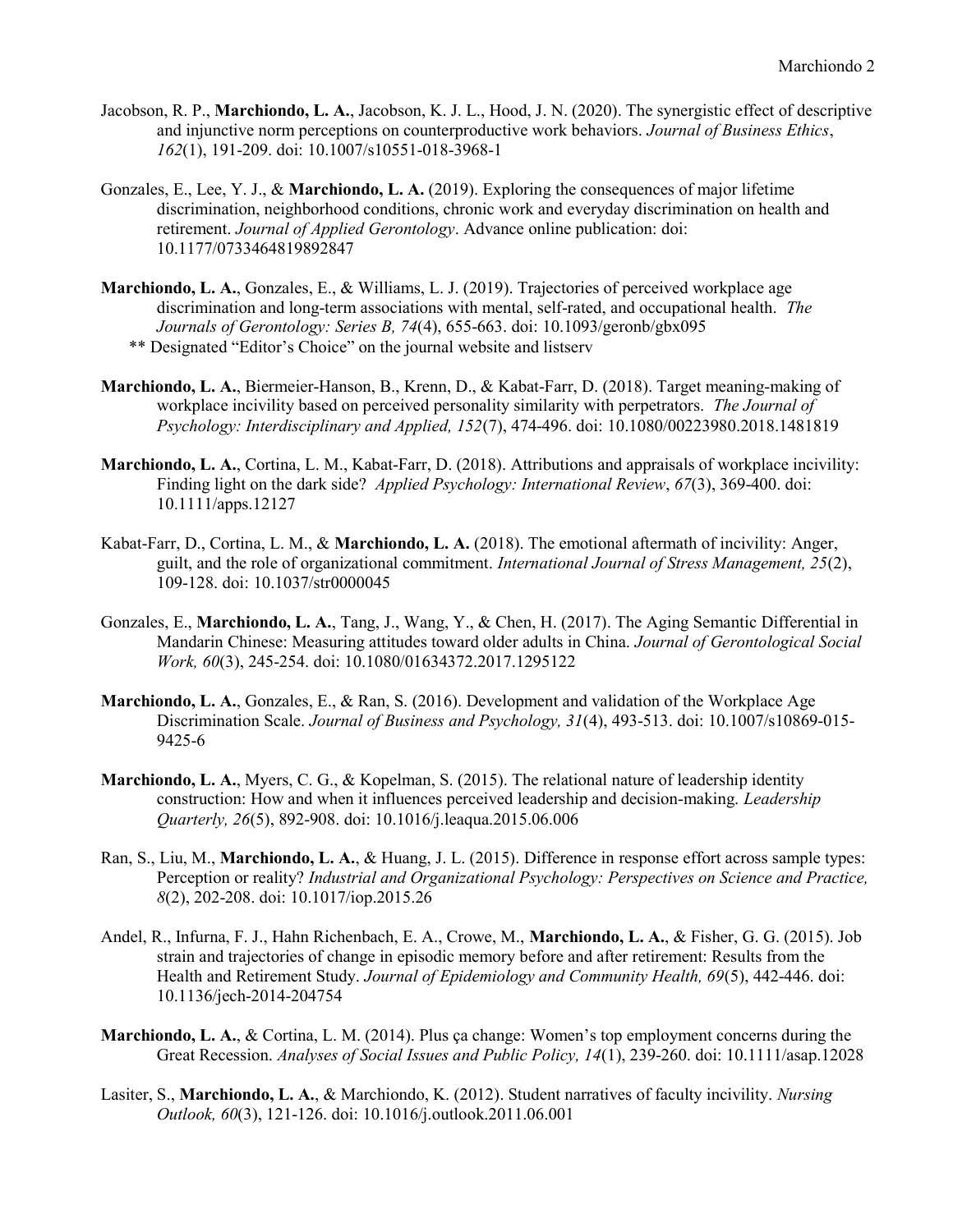Marchiondo, K., Marchiondo, L. A., & Lasiter, S. (2010). Faculty incivility: Effects on program satisfaction of BSN students. Journal of Nursing Education, 49(11), 608-614. doi: 10.3928/01484834-20100524-05

#### BOOK CHAPTERS

- Gonzales, E., Morrow-Howell, N., Angel, J. L., Fredman, L., Marchiondo, L. A., Harootyan, R., Choi, J., Choudhury, N., Carolan, K., Lee, K., Tan, E., Yu, P., Shea, E., & Matz, C. (Accepted). Integrating AASW&SW's grand challenges of productive aging and health equity to improve the health of an aging population. In M. Teasley, M. Spencer, & M. Bartholomew (Eds.), Racism and the Grand Challenges for the Social Work Profession. New York, NY: Oxford University Press.
- Marchiondo, L. A., Ran, S., & Cortina, L. M. (2018). Modern discrimination. In A. J. Colella & E. B. King (Eds.), The Oxford handbook of workplace discrimination (pp. 217-236). New York: Oxford University Press. doi: 10.1093/oxfordhb/9780199363643.001.0001
- Marchiondo, L. A. (2015). Age stereotypes and discrimination. In R. J. Burke, C. L. Cooper, & A. G. Antoniou (Eds.), The multi-generational and aging workforce: Challenges and opportunities (pp. 234-249). Cheltenham: Edward Elgar Publishing. doi: 10.4337/9781783476589
- Marchiondo, L. A., Cortina, L. M., Shannon, H. S., Haines, T., Geldart, S., & Griffith, L. (2015). Service with a smile meets customer with a snarl: Implications for worker wellbeing. In M. A. Paludi (Ed.), *Bullies in* the workplace (pp. 149-174). Westport, CT: Praeger. ISBN: 978-1-4408-3253-6
- Cortina, L. M., & Marchiondo, L. A. (2012). Measurement of interpersonal mistreatment in organizations. In R. R. Sinclair, M. Wang, & L. E. Tetrick (Eds.), Research methods in Occupational Health Psychology: Measurement, design, and data analysis (pp. 91-106). New York: Routledge. doi: 10.4324/9780203095249

#### RESEARCH BRIEF

Gonzales, E., Marchiondo, L., Ran, S., Brown, C., & Goettge, K. (2015). Age discrimination in the workplace and its association with health and work: Implications for social policy. Boston, MA: White House Conference on Aging Working Group at Boston University. http://www.bu.edu/ssw/research/whcoa/

#### AWARDS & FUNDING

- 2020-23 National Science Foundation (NSF) Education and Human Resources (EHR) Core Research program Title: New strategies to combat harassment in engineering Funds: \$1.2 million Role: Senior Personnel
- 2016-21 National Science Foundation (NSF) Advancement of Women in Academic Science and Engineering Careers (ADVANCE) Title: ADVANCE at UNM: Institute for diversity and equity across STEM Funds: \$3.3 million Role: Senior Personnel, Social Science Research Team (SSRT) member • Wrote the Social Science Study section of the grant proposal
	- Lead the design and analysis of biennial climate surveys of university faculty
	- Collaborate with a cross-disciplinary team to produce manuscripts for publication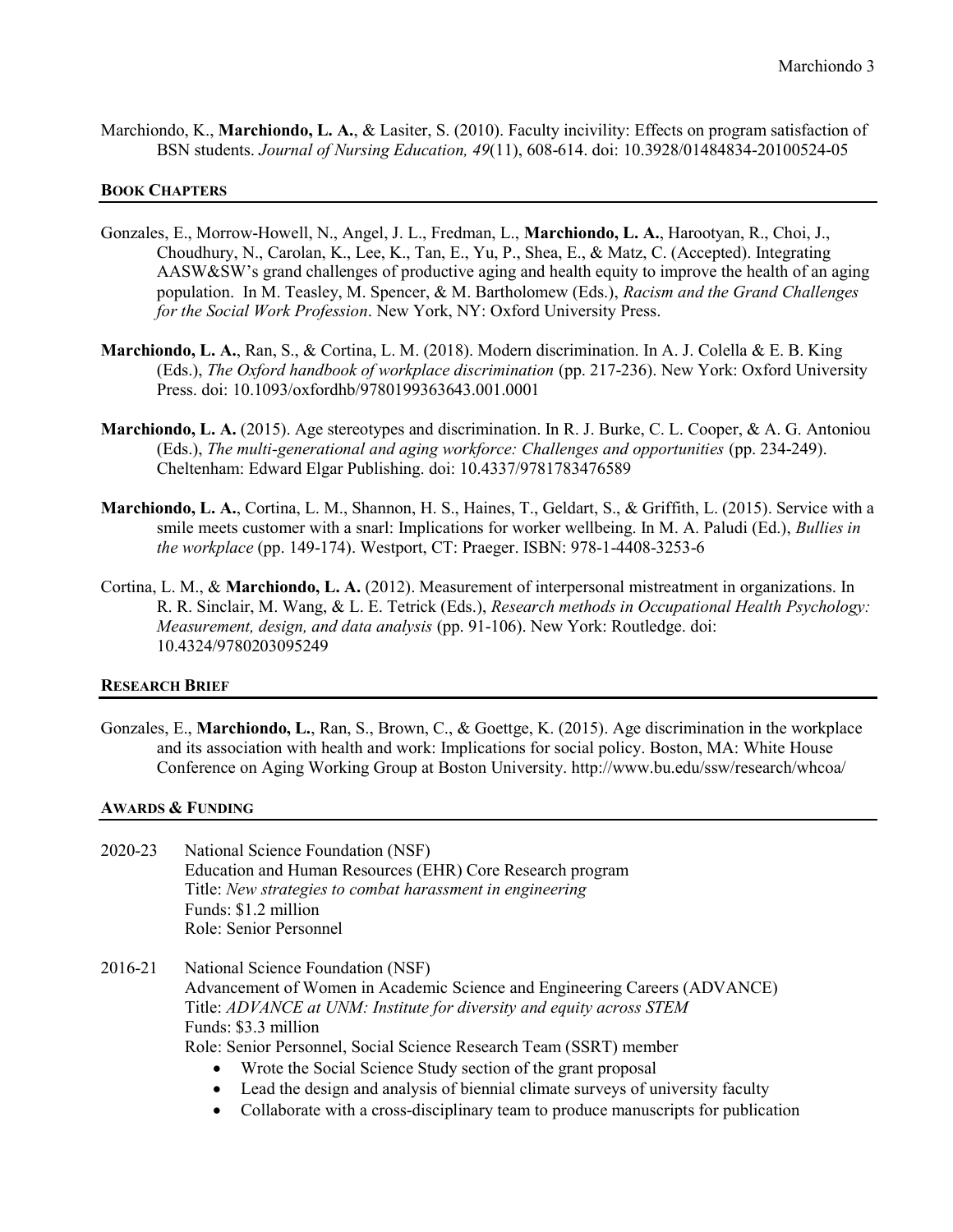- Provide feedback to team on coding/reporting interview-based projects
- Presented SSRT quantitative research to the NSF review team for the  $3<sup>rd</sup>$  year site visit
- Presented SSRT quantitative research for reports on the UNM ADVANCE website
- 2019-20 Innovative Research on Aging Award Mather Institute For manuscript: Trajectories of perceived workplace age discrimination and long-term associations with mental, self-rated, and occupational health in the Journal of Gerontology: Social Sciences Funds: \$500
- 2019-20 Anderson School of Management, University of New Mexico Rich Research Grant Title: Examining the effects of a self-affirmation intervention on employee responses to age discrimination Funds: \$3,000 Role: Principal Investigator
- 2017-20 Faculty Endowment Award Anderson School of Management, University of New Mexico Anderson Advisory Professorship Funds: \$8,300/year
- 2016-17 Faculty Endowment Award Anderson School of Management, University of New Mexico Baldridge Lumber Company Lectureship Funds: \$2,900/year
- 2013-14 Wayne State University Research Grant Title: Workplace interpersonal mistreatment and physical health among older employee Funds: \$10,000 Role: Principal Investigator

## CHAIRED CONFERENCE SYMPOSIA

Ran, S., & Marchiondo, L. A. (2017). The aging workforce and sustainable workplace around the world. Symposium chaired at the Annual Meeting of the Society for Industrial and Organizational Psychology, Orlando, FL.

 Symposium presenters: Margaret Beier, Barbara Fritzsche, Justin Marcus, Fatma Sevgili, Ferry Fleurimond, Grant Brady, Donald Truxillo, David Cadiz, Jennifer Rineer, Yisheng Peng, Zhongjun Wang, Steve Jex, Gregory Thrasher, Shan Ran

Ran, S., & Marchiondo, L. A. (2016). Bridging aging research and policy-making: An international perspective. Symposium chaired at the Annual Meeting of the Society for Industrial and Organizational Psychology, Anaheim, CA.

 Symposium presenters: Margaret Beier, Carmen Young, Donald Truxillo, Sara Zaniboni, Franco Fraccaroli, Jean McCarthy, Noreen Heraty, Jeanette Cleveland, Kevin Murphy, Barbara Fritzsche, Justin Marcus, Fatma Sevgili, Ferry Fleurimond

Daniels, S. R., Marchiondo, L. A., & Kabat-Farr, D. (2015). Workplace incivility research incubator. Professional development workshop chaired at the Annual Meeting of the Academy of Management, Vancouver, Canada.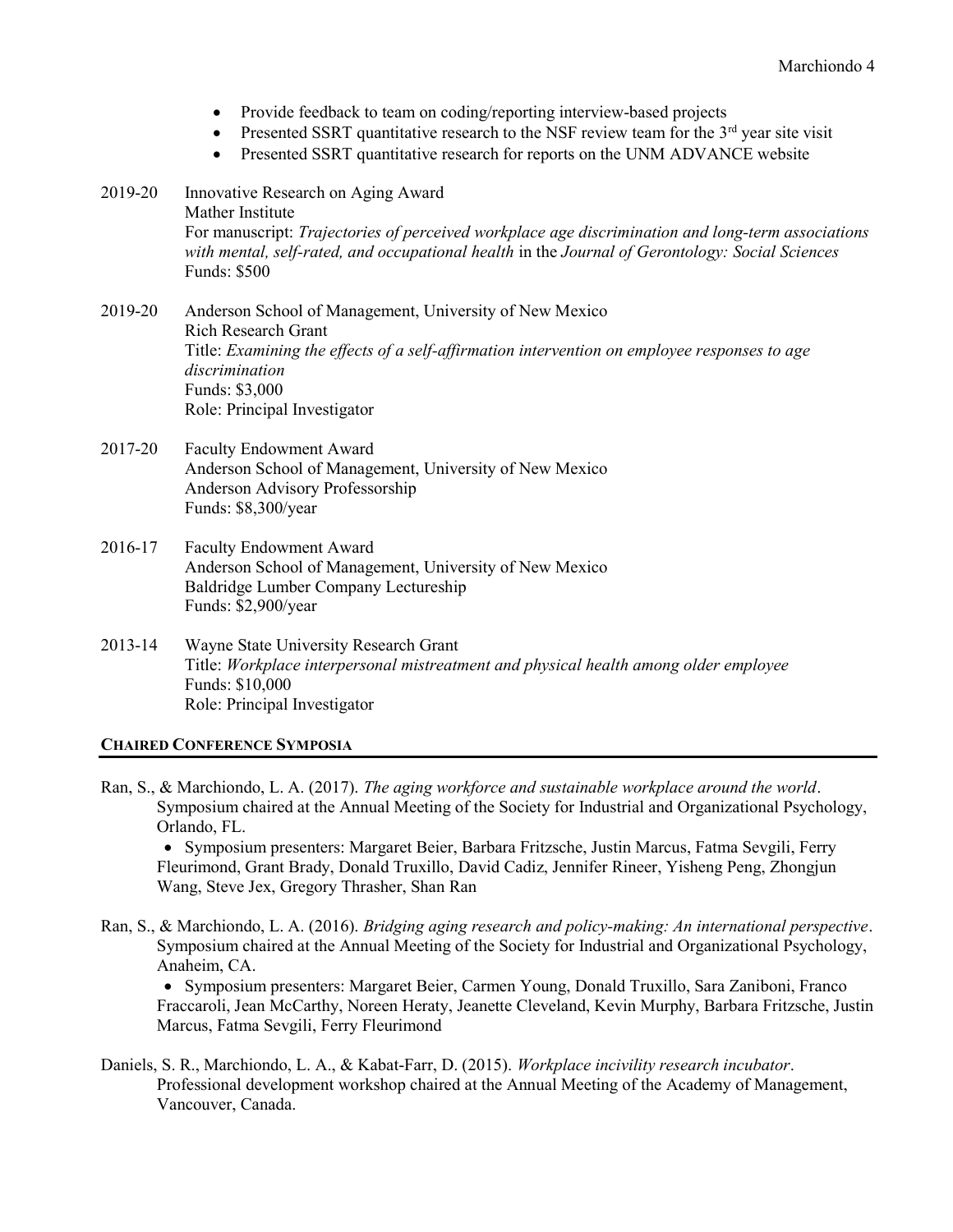PDW presenters: Gloria Gonzalez-Morales, Sandy Hershcovis, Steve Jex, Sandy Lim, Kathi Miner, Shannon Taylor

Thrasher, G., Ran, S., & Marchiondo, L. A. (2015). Toward a better understanding of workplace mistreatment: Experiences, Perpetration, and Measurement. Symposium chaired at the Annual Meeting of the Academy of Management, Vancouver, Canada.

 Symposium presenters: Sandy Hershcovis (discussant), Benjamin Walsh, Dana Kabat-Farr, Alyssa McGonagle; Shanna Daniels, Aneika Simmons, Alison Hall; Arzu Wasti, Duygu Erdas; Greg Thrasher, Shan Ran, Lisa Marchiondo, Michelle Mullins, Zach Fragoso.

Wooderson, R. L., & Marchiondo, L. A. (2015). Within and beyond: Workplace aggression and multiple contexts. Symposium chaired at the Annual Meeting of the Society for Industrial and Organizational Psychology, Philadelphia, PA.

 Symposium presenters: Linden Wooderson, Kathi Miner; Erin Eatough, Zhiqing Zhou, Danielle Wald; Greg Thrasher, Daniel Krenn, Francis Keehn, Lisa Marchiondo; Caitlin Demsky, Leslie Hammer, Susan McHale, Kelly Davis, Ginger Hanson, Lisa Berkman

Marchiondo, L. A. (2014). Aging, ageism, and age diversity. Symposium chaired at the Annual Meeting of the Academy of Management, Philadelphia, PA.

 Symposium presenters: Darren Hanson, Sasha Hodgson, Patrick Raymund M. Garcia, Prashant Bordia, Simon Lloyd Restubog, Valerie Caines, Justin Marcus, Barbara Fritzsche, Gisela Irene Bieling, Florian Dorozalla.

Marchiondo, L. A., & Rabelo, V. C. (2013). Equal opportunity? Women, gender, and leadership in the  $21^{st}$ century. Symposium chaired at the Annual Meeting of the Academy of Management, Orlando, FL.

\*\* Designated a showcase symposium in the Organizational Behavior division Symposium presenters: Robin Ely (discussant), Victoria Brescoll, Suzette Caleo, Alexander Garcia

Muradov, Veronica Rabelo, Lisa Marchiondo, Susan Ashford

- Daniels, S. R., Marchiondo, L. A., & Kabat-Farr, D. (2013). Workplace incivility research incubator. Professional development workshop chaired at the Annual Meeting of the Academy of Management, Orlando, FL.
	- PDW presenters: Steve Jex, Christine Porath, Lilia Cortina, Sandy Lim, Sandy Hershcovis
- Marchiondo, L. A., & Lim, S. (2013). Next steps: How and when workplace incivility undermines employees. Symposium chaired at the Annual Meeting of the Society for Industrial and Organizational Psychology, Houston, TX.

 Symposium presenters: James Burton, Shannon Taylor, and Larissa Barber; Amy Christie, Sandy Hershcovis, and Tara Reich; Linden Wooderson and Kathi Miner; Dana Kabat-Farr and Lilia Cortina

- Marchiondo, L. A. (2012). Gender, race, and discrimination among older workers. Symposium chaired at the Annual Meeting of the Gerontological Society of America, San Diego, CA.
- Marchiondo, L. A., & Cortina, L. M. (2011). Still unequal? Men, women, and work in the  $21^{st}$  century. Symposium chaired at the Annual Meeting of the Society for Industrial and Organizational Psychology, Chicago, IL.
	- \*\* Selected by program committee as one of 18 sessions recorded for the conference DVD
		- Symposium presenters: Alice Eagly (discussant); Suzette Caleo and Madeline Heilman; Victoria Brescoll; Karen Korabik and Allyson McElwain; Lisa Marchiondo, Susan Ashford, Scott DeRue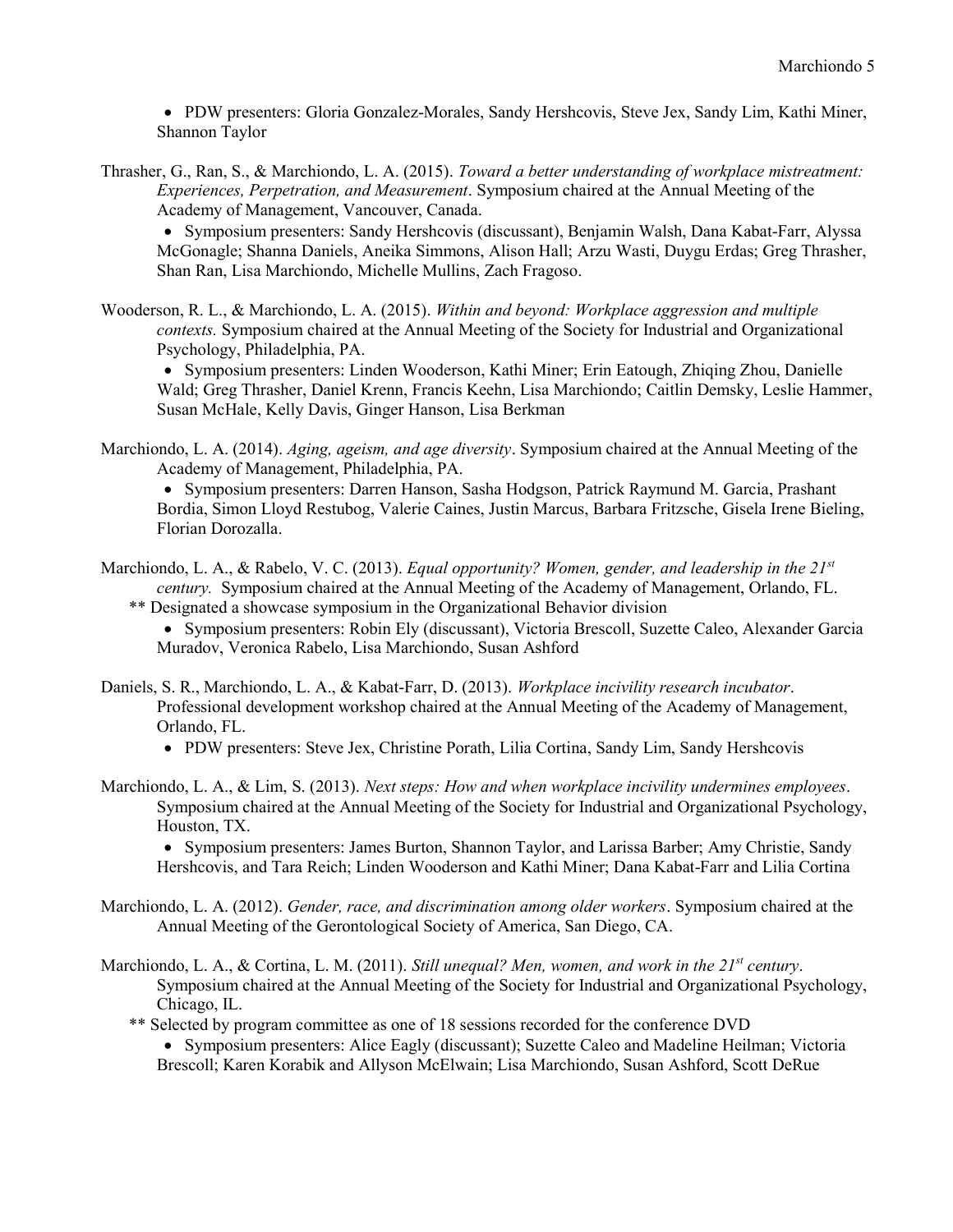Kabat, D., Marchiondo, L. A., & Cortina, L. M. (2010). *Workplace incivility and support: Broadening our* perspective on targets. Symposium chaired at the Annual Meeting of the Society for Industrial and Organizational Psychology, Atlanta, GA.

 Symposium presenters: Julian Barling (discussant); Lindsay Sears, David Cadiz, Robert Wright, Robert Sinclair, and Cynthia Mohr; Timothy Bauerle and Vicki Magley; Alex Milam and Coralia Sulea; Lisa Marchiondo and Lilia Cortina

#### PEER-REVIEWED CONFERENCE PRESENTATIONS

- Gonzales, E., Lee, Y. J., Jung, L. S., & Marchiondo, L. A. (2018). Discrimination and its effect on health and work: A longitudinal population-based study of older workers in the U.S. Paper presented at the Annual Meeting of the Gerontological Society of America, Boston, MA. Published in Innovation in Aging, 2(S1), 442. New York, NY: Oxford University Press. doi.org/10.1093/geroni/igy023.1654 \*\* Invited as part of the Presidential Symposium
- Fisher, G. G., Chaffee, D. S., Grosch, J., Ford, M. T., Marchiondo, L. A., Sonnega, A., Scholl, J., & Ortiz, B. (2017). Occupational characteristics and worker health: A 22-year prospective analysis. Paper presented at the Aging in the Workplace Meeting, Lüneburg, Germany.
- Holmes, O., Marchiondo, L. A., & Daniels, S. R. (2017). An investigation of race-based impression management strategies. Paper presented at the Annual Meeting of the Academy of Management, Atlanta, GA.
- Liu, M., & Marchiondo, L. A. (2017). Workplace age discrimination, intersectionality, and job satisfaction. Paper presented at the Annual Meeting of the Society for Industrial and Organizational Psychology, Orlando, FL.
- Jacobson, R. P., Marchiondo, L. A., & Jacobson, K. J. L. (2017). The synergistic effects of injunctive and descriptive norm perceptions on deviant workplace behavior. Poster presented at the Society for Personality and Social Psychology Annual Convention, San Antonio, TX.
- Ran, S., Marchiondo, L. A., & Caleo, S. (2016). Mitigating the attractiveness double bind for female leaders. Paper presented at the Annual Meeting of the Academy of Management, Anaheim, CA.
- Marchiondo, L. A. (2016). A stress management workshop for junior faculty. Organized by Payal Sharma, Jessica Rodell, and Joo Hun Han. Facilitator for this PDW at the Annual Meeting of the Academy of Management, Anaheim, CA.
- Daniels, S. R., Holmes, O., & Marchiondo, L. A. (2016). Exploring the role of competitive and collective threat in incivility among women in the workplace. Paper presented at the Annual Meeting of the Academy of Management, Anaheim, CA.
- Gonzales, E., Marchiondo, L. A., & Ran, S. (2015). Age discrimination at work and correlates with health/occupational wellbeing. Paper presented at the Annual Meeting of the Gerontological Society of America, Orlando, FL.
- Thrasher, G., Ran, S., & Marchiondo, L. A. (2015). The negative effects of bullying on work and health outcomes: The moderating role of age. Poster presented at the Annual Meeting of the Gerontological Society of America, Orlando, FL.
- Gonzales, E., Marchiondo, L. A., & Ran, S. (2015). Development of the Workplace Age Discrimination Scale (WADS). Paper presented at the Annual Meeting of the Gerontological Society of America, Orlando, FL.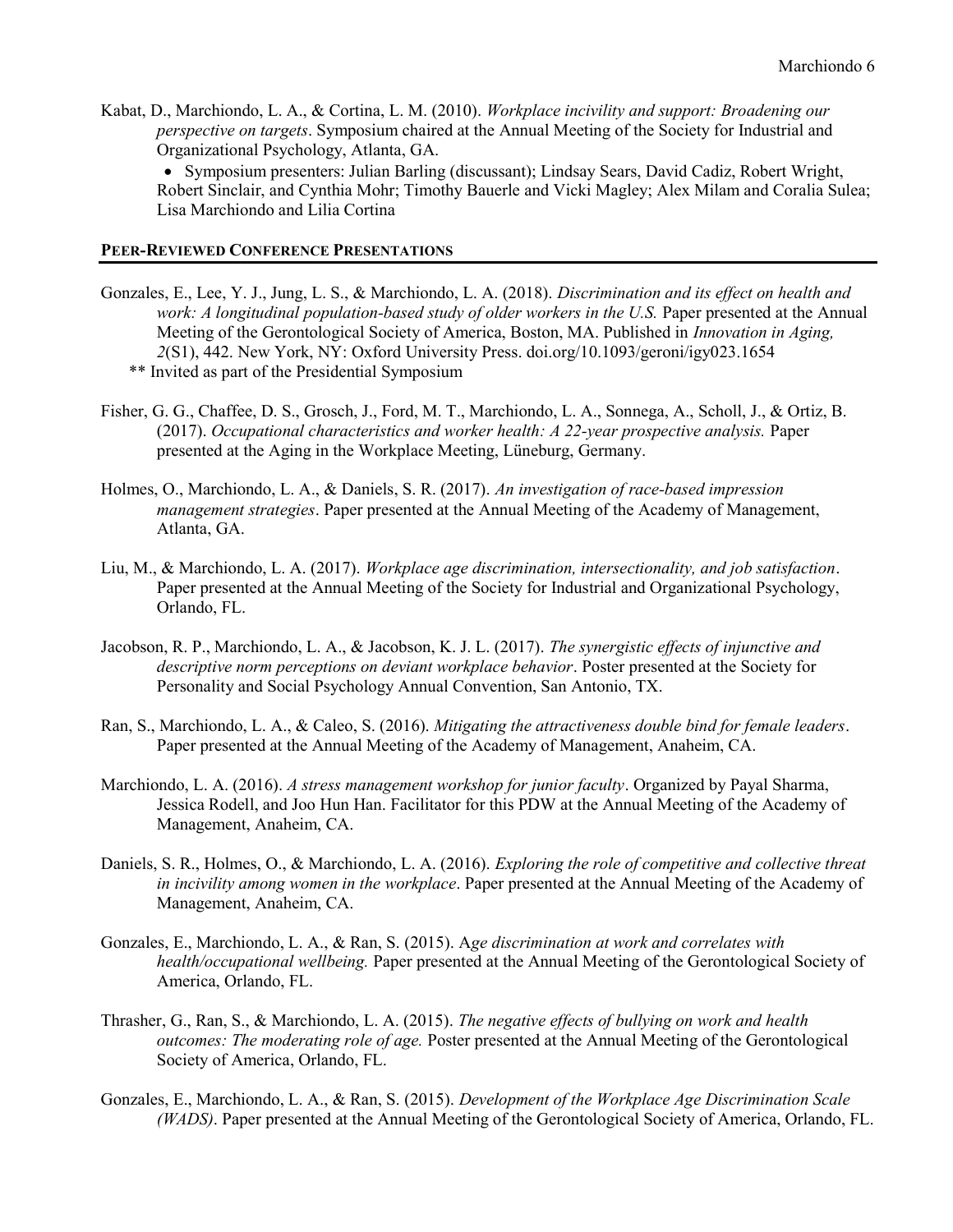- Thrasher, G., Ran, S., Marchiondo, L. A., Mullins, M., & Fragoso, Z. (2015). A psychometric evaluation of workplace mistreatment constructs. Paper presented at the Annual Meeting of the Academy of Management, Vancouver, Canada.
- Ran, S., Marchiondo, L. A., & Caleo, S. (2015). Differential effect of attractiveness on female and male leaders. Poster presented at the Annual Convention of the Association for Psychological Science, New York, NY.
- Thrasher, G. R., Krenn, D. R., Keehn, F. K., & Marchiondo, L. M. (2015). Actors and victims of workplace aggression: Comparative meta-analyses. Paper presented at the Annual Meeting of the Society for Industrial and Organizational Psychology, Philadelphia, PA.
- Gonzales, E., Marchiondo, L. A., & Ran, S. (2014). Age discrimination at work: A measure that captures interpersonal mistreatment. Paper presented at the Annual Meeting of the Gerontological Society of America, Washington, D. C.
- Marchiondo, L. A., Biermeier-Hanson, B., Krenn, D., & Kabat-Farr, D. (2014). Social identity comparison and target meaning-making of workplace incivility. Paper presented at the Annual Meeting of the Academy of Management, Philadelphia, PA.
- Marchiondo, L. A., Fisher, G. G., Matthews, R. A., & Cortina, L. M. (2014). Disrespect at work, distress at home: The relationship between incivility and work/personal life interference and crossover. Paper presented at the Annual Meeting of the Academy of Management, Philadelphia, PA.
- Marchiondo, L. A., Gonzales, E., & Williams, L. J. (2014). Overt and covert age discrimination: Implications for older workers' well-being. Paper presented at the Annual Meeting of the Society for Industrial and Organizational Psychology, Honolulu, Hawaii.
- Marchiondo, L. A., Gonzales, E., & Ran, S. (2013). Development and validation of an Older Age Discrimination at Work measure. Paper presented at the Aging in the Workplace Meeting, Rovereto, Italy.
- Rabelo, V. C., Marchiondo, L. A., & Ashford, S. J. (2013). The role of gender in claiming and granting leadership. Paper presented at the Annual Meeting of the Academy of Management, Orlando, FL.
- Gonzales, E. & Marchiondo, L. A. (2013). Ageism at work. Paper presented at the International Association of Gerontology and Geriatrics, Seoul, Korea.
- Marchiondo, L. A., & Gonzales, E. (2012). Ageism at work and its impact on health, job satisfaction and labor force participation. Paper presented at the Annual Meeting of the Gerontological Society of America, San Diego, CA.
- Tan, J., Gonzales, E., & Marchiondo, L. A. (2012). Cultural perspectives of the Aging Semantic Differential: Attitudes towards older adults among college students in China. Paper presented at the Annual Meeting of the Gerontological Society of America, San Diego, CA.
- Marchiondo, L. A., Cortina, L. M., Fisher, G. G., & Matthews, R. A. (2012). Disrespect at work, distress at home: Work-to-family spillover effects of incivility. Paper presented at the European Academy of Occupational Health Psychology, Zurich, Switzerland.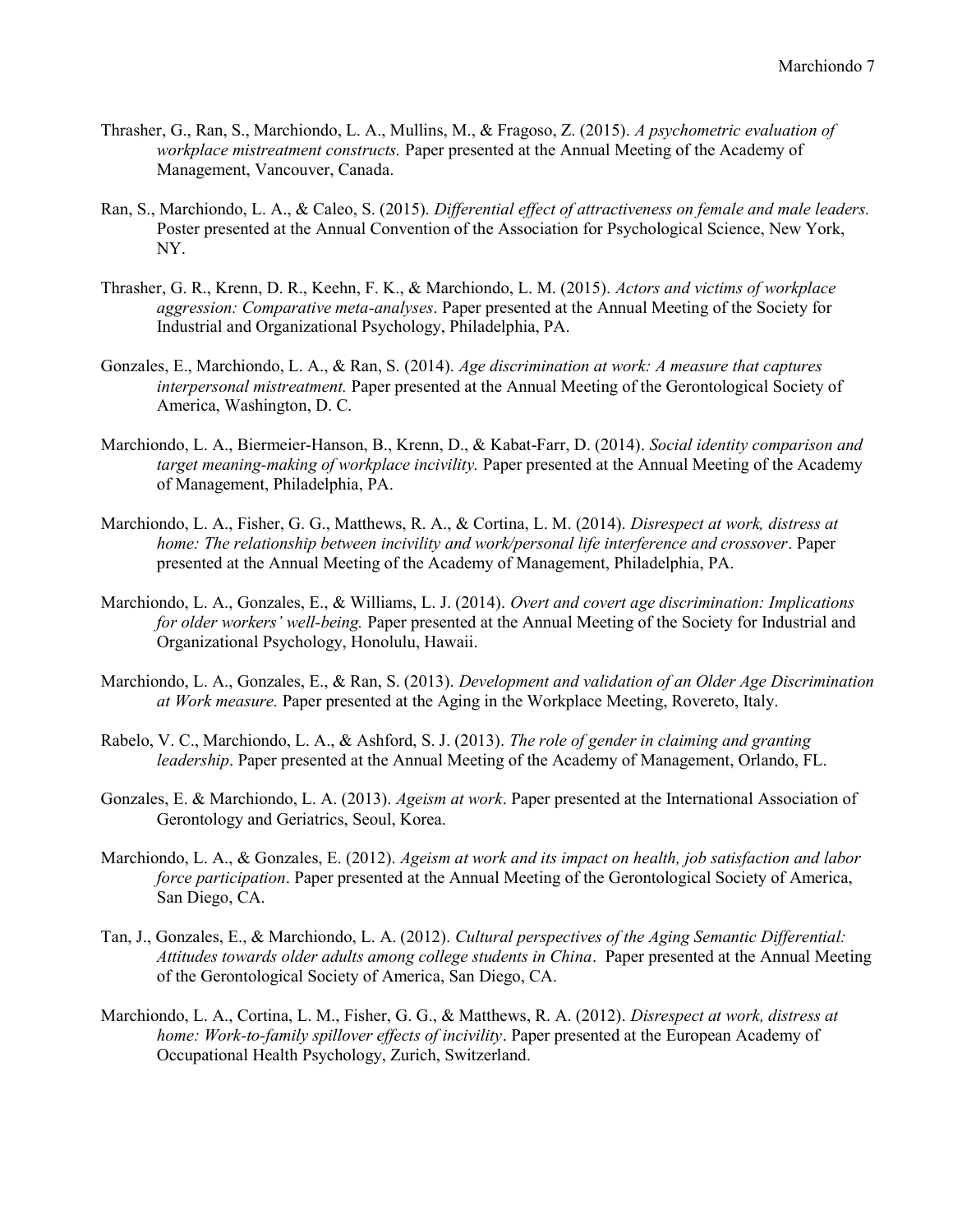- Kabat-Farr, D., Marchiondo, L. A., & Cortina, L. M. (2012). From insult to injury: What underlies the harm of incivility? Paper presented at the European Academy of Occupational Health Psychology, Zurich, Switzerland.
- Marchiondo, L. A., & Cortina, L. M. (2011). The "in" group: Social identity comparison and appraisal of workplace incivility. Paper presented at the American Psychological Association Work, Stress, and Health conference, Orlando, FL.
- Marchiondo, L. A., Ashford, S. J., & DeRue, D. S. (2011). Goose and gander: Gender differences in leadership identity development. Paper presented at the Annual Meeting of the Society for Industrial and Organizational Psychology, Chicago, IL.
- Marchiondo, L. A. (2011). The roles of cognitive appraisal and individual differences in workplace incivility. Poster presented at the bi-annual University of Michigan Interdisciplinary Committee on Organizational Studies (ICOS) Dissertation Poster Session.
- Marchiondo, L. A., Marchiondo, K., & Lasiter, S. (2010). Taking the temperature of nursing faculty incivility. Paper presented at the Annual Meeting of the Academy of Management, Montreal, Canada.
- Marchiondo, L. A., & Cortina, L. M. (2010). What were they thinking? Subjective appraisal and workplace incivility. Paper presented at the Annual Meeting of the Society for Industrial and Organizational Psychology, Atlanta, GA.
- Marchiondo, K., Marchiondo, L. A., & Lasiter, S. (2010). Faculty incivility: Impact on program satisfaction of BSN students. Paper and poster presented at the Annual Meeting of the Midwest Nursing Research Society, Kansas City, MO.
- Marchiondo, L. A., & Cortina, L. M. (2009). Customers behaving badly: Negative effects of customer incivility on service employees. Paper presented at the Annual Meeting of the Academy of Management, Chicago, IL.
- Marchiondo, L. A., Shamosh, N. A., Reis, D. L., Papademetris, X., Rajeevan, N., & Gray, J. R. (2007). Personality markers of leadership covary with the volume of right medial PFC. Poster presented at the Annual Meeting of the Cognitive Neuroscience Society, New York, NY.
- Reis, D. L., Marchiondo, L. A., Weissberg, E., Shamosh, N. A., Gray, J. R. (2007). Effects of meditation experience on emotion regulation in attention, perception, and decision-making. Poster presented at the Annual Meeting of the Cognitive Neuroscience Society, New York, NY.
- Welborn, L., Schmidt, W., Bloise, S., Reis, D. L., Marchiondo, L. A., Papademetris, X., Rajeevan, N., & Gray, J. R. (2007). Gender differences in brain structure. Poster presented at the Annual Meeting of the Cognitive Neuroscience Society, New York, NY.
- Shamosh, N. A., Reis, D. L., Marchiondo, L. A., & Gray, J. R. (2006). Self-regulatory resource depletion assessed within-subject using the Multi-Source Interference Task. Poster presented at the Annual Meeting of the Association for Psychological Science, New York, NY.

## TEACHING EXPERIENCE

Fall 2020 **Solution** Women in Management 500-level MBA elective Anderson School of Management, UNM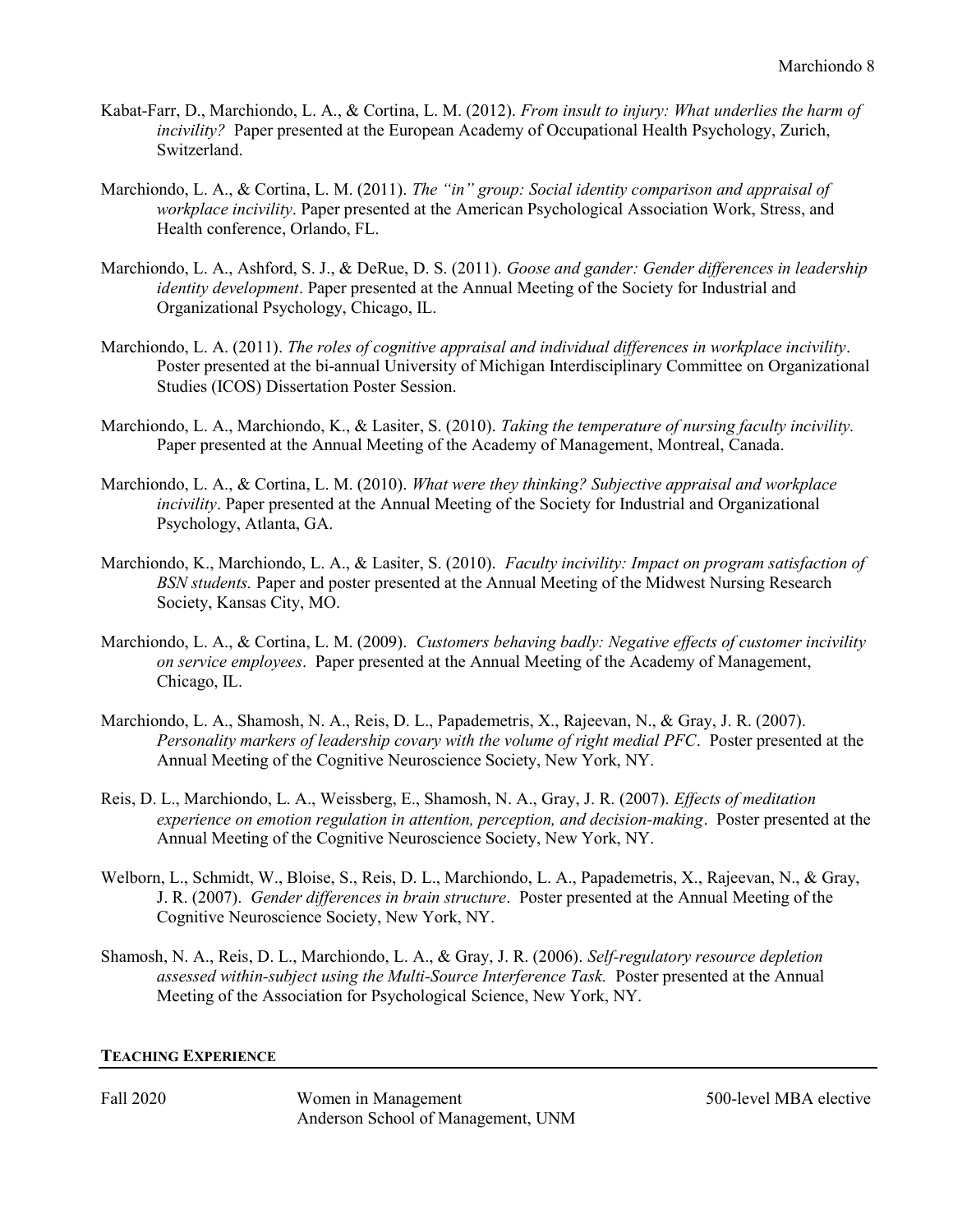| Fall $2015$ – present   | Organizational Behavior and Diversity<br>Anderson School of Management, UNM<br>Modalities: Face-to-face and online<br>$\bullet$<br>Awarded Faculty Fellow for Student Experience Project<br>$\bullet$<br>(Provost's Challenge on Excellence and Equity)<br>Awarded UNM Online Course Advisory Certification<br>$\bullet$<br>(best practices initiative) | 300-level undergraduate core     |
|-------------------------|---------------------------------------------------------------------------------------------------------------------------------------------------------------------------------------------------------------------------------------------------------------------------------------------------------------------------------------------------------|----------------------------------|
| Fall 2012 – Winter 2015 | Psychology in the Workplace<br>Dept. of Psychology, Wayne State University<br>Modality: Online                                                                                                                                                                                                                                                          | 200-level undergraduate elective |
| Winter 2013, 2014       | Introduction to Psychology<br>Dept. of Psychology, Wayne State University<br>Modalities: Face-to-face and online<br>$\bullet$                                                                                                                                                                                                                           | 100-level undergraduate core     |
| Fall 2013               | Diversity in the Workplace<br>Dept. of Psychology, Wayne State University                                                                                                                                                                                                                                                                               | 800-level doctoral elective      |
| <b>Guest Lectures:</b>  |                                                                                                                                                                                                                                                                                                                                                         |                                  |
| June 2017               | Leading Effective Teams<br>Title:<br>Program: Mandela Washington Fellowship for Young African Leaders<br>University of New Mexico                                                                                                                                                                                                                       |                                  |
| March 2017              | Title: Followership in Organizations<br>Course: Creative Leadership and Innovating Organizations<br>Anderson School of Management, University of New Mexico                                                                                                                                                                                             | 500-level MBA elective           |
| November 2014           | Occupational Health Psychology<br>Title:<br>Course: Industrial-Organizational Psychology<br>Department of Psychology, Wayne State University                                                                                                                                                                                                            | 700-level doctoral core          |
| February 2011           | Title: Online survey design<br><b>Course: Advanced Research Methods</b><br>Department of Psychology, University of Michigan                                                                                                                                                                                                                             | 800-level doctoral core          |

## STUDENT COMMITTEES AND ADVISING

Soledad Aguirre, A. (2017-18). Role overload at work: Implicit gender bias and mediation methods. El Puente Research Fellows Program (Independent research projects by undergraduate Latinx students), El Centro de la Raza (faculty advisor). University of New Mexico.

Shalёsi, A. (2017-2018). Leadership emergence in organizations. MBA directed study (faculty advisor). University of New Mexico.

Childress, N. (2017). Colorism bias in hiring decisions: Disentangling the effects of hair type and skin tone. Dissertation (co-chair with A. McGonalge). Wayne State University.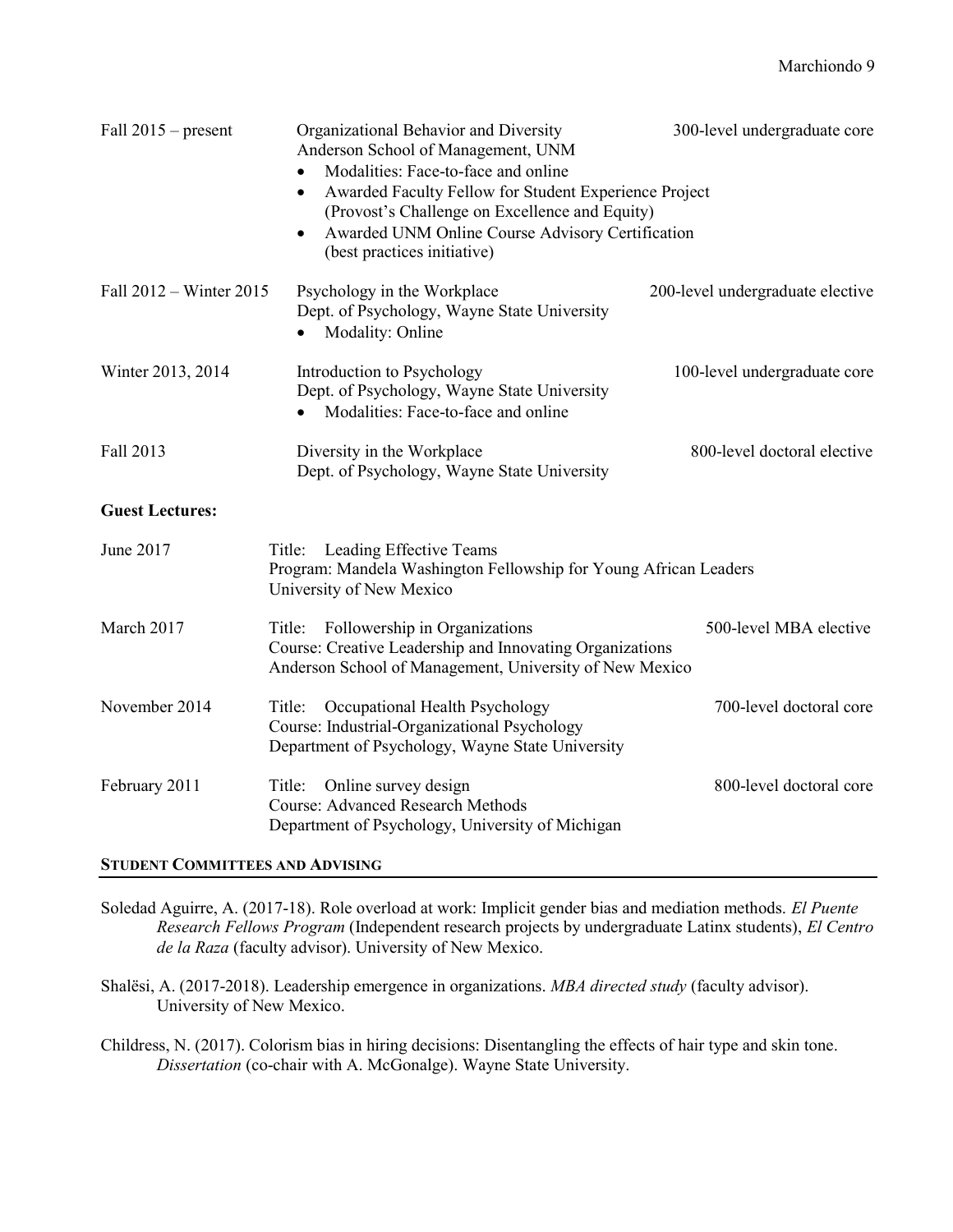- Ran, S. (2017). Are transformational leaders sustainable? The role of organizational culture. Dissertation (committee member). Wayne State University.
- Wynne, K. (2016). Exploring crossover effects among working spouses through the lens of social cognitive theory: SOC and work-family conflict. Dissertation (committee member). Wayne State University.
- Zabel, K. (2015). The impact of age on workplace motivation: A person-centered perspective. Dissertation (committee member). Wayne State University.
- Thrasher, G. (2015). The impact of supervisor-subordinate work-value congruency on the development of leader-member exchange. Master's Thesis (committee member). Wayne State University.
- Dierolf, D. (Spring 2014). Laying claim to leadership: The role of gender in leadership behavior. Department of Psychology Poster Competition (Independent research projects by undergraduate students; faculty advisor). Wayne State University. \*\* Won Best Poster Award
- Osantowski, R. (Spring 2014). Cosmetic use and competency perceptions of female leaders. Department of Psychology Poster Competition (Independent research projects by undergraduate students; faculty advisor). Wayne State University.
- Biermeier-Hanson, B. (2014). Do the leaders fit the place? Examining leader-culture fit and its implications for leader effectiveness. Dissertation (committee member). Wayne State University.
- Childress, N. (2014). The effect of organizational violence prevention climate and workplace aggression within schools: An investigation of their relationship to burnout syndrome in teachers, and the moderating effects of locus of control and communal orientation. Master's Thesis (committee member). Wayne State University.
- Castaño, N. (2013). Self-other differences and perceived effectiveness: A look across culture dimensions. Dissertation (committee member). Wayne State University.

## INVITED RESEARCH PRESENTATIONS

| October 2019   | Workplace mistreatment: The bad, the ugly, and hope for reducing it<br>New Mexico B Corps event<br>Hosted by Anderson School of Management; Sponsored by local companies |
|----------------|--------------------------------------------------------------------------------------------------------------------------------------------------------------------------|
| September 2014 | Negative workplace encounters: Implications for targets and leaders<br>Personality and Social Contexts, Department of Psychology<br>University of Michigan               |
| March 2014     | Effects of workplace mistreatment on older adults and their partners<br>Department of Industrial-Organizational Psychology<br><b>Bowling Green State University</b>      |
| September 2013 | Discussion of my research on older working adults<br>The Senior Solution radio show<br>Detroit Area Agency on Aging (DAAA)                                               |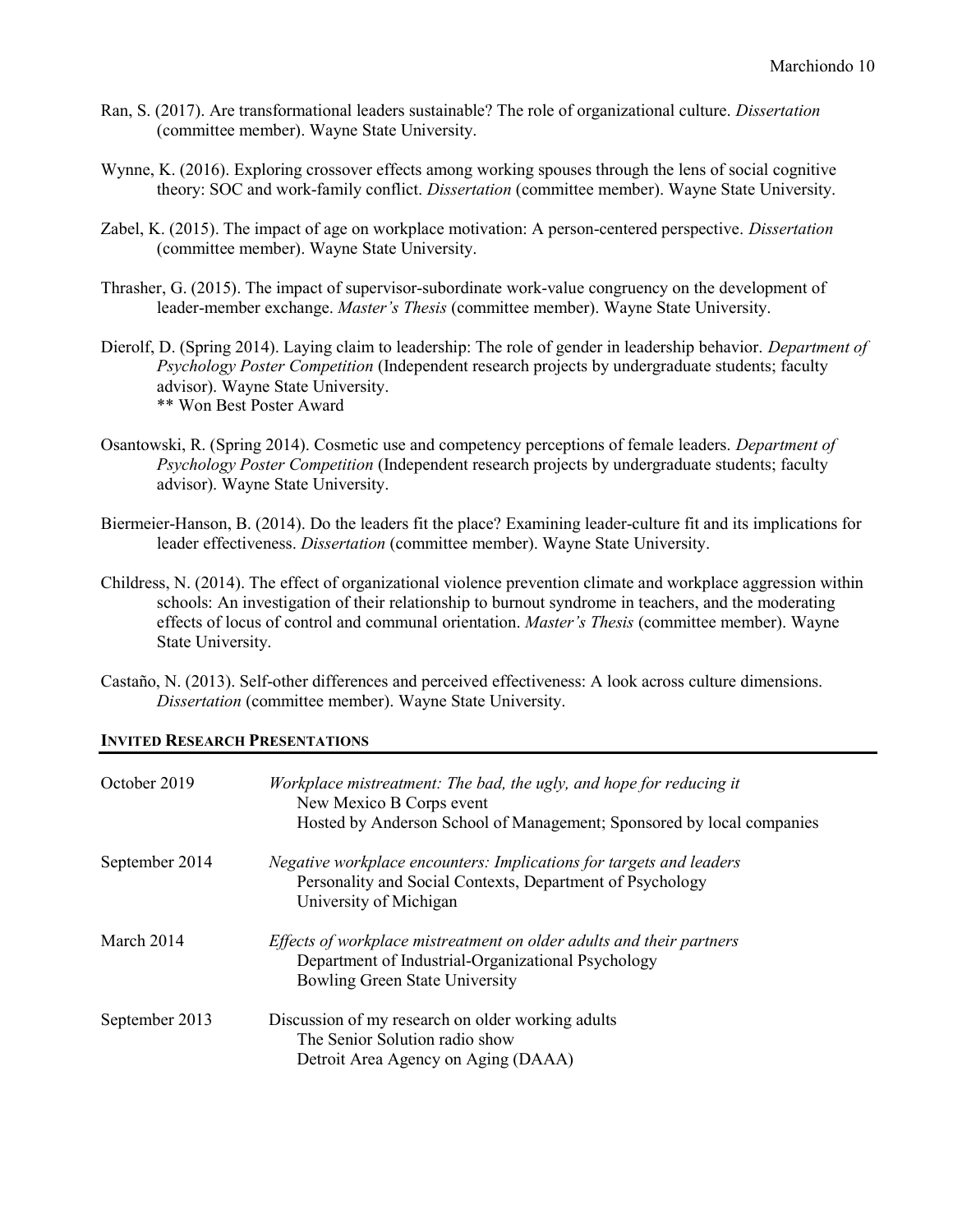| September 2013   | Effects of workplace mistreatment on older adults and their partners:<br>The role of gender<br>Institute of Gerontology Research Colloquium<br>Wayne State University                                     |
|------------------|-----------------------------------------------------------------------------------------------------------------------------------------------------------------------------------------------------------|
| September 2013   | Workplace mistreatment against older adults<br>Aging Services Consortium of Detroit                                                                                                                       |
| November 2012    | Disrespect at work, distress at home: Longitudinal work/personal life<br>interference and crossover effects of incivility<br>Department of Industrial-Organizational Psychology<br>Wayne State University |
| October 2012     | Workplace mistreatment and the graying workforce: Implications for<br>occupational, mental, and physical health<br>Department of Organizational Psychology<br>Michigan State University                   |
| February 2012    | Modern workplace discrimination and the graying workforce<br>Theories and Issues in Aging (Master's in Social Work course)<br>Washington University in St. Louis                                          |
| January 2012     | Workplace mistreatment and the graying workforce: Implications for<br>occupational mental health<br>Personality and Social Contexts, Department of Psychology<br>University of Michigan                   |
| <b>July 2011</b> | Effects of occupational characteristics on employee well-being<br>Institute for Social Research, Survey Research Center<br>University of Michigan                                                         |
| February 2011    | Barger Leadership Institute workshop: Situational leadership<br>Barger Leadership Institute (with J. Owen-Smith)<br>University of Michigan                                                                |
| January 2011     | The role of gender in leadership identity development<br>Positive Organizational Scholarship (POS) Research Incubator<br>Ross School of Business, University of Michigan                                  |
| December 2009    | How WiLL you lead?<br>Women in Leadership Lessons (WiLL) event for undergraduate students<br>University of Michigan                                                                                       |

# APPLIED WORK EXPERIENCE & INTERNSHIPS

| $2019 -$ Present | Santa Fe Innovates<br>New Mexico for Good Program<br>Designer, Module on leadership development for business accelerator program |
|------------------|----------------------------------------------------------------------------------------------------------------------------------|
| $2014 - 2015$    | Evaluation of University Values, Wayne State University<br>Consultant to the University President and Chief of Staff             |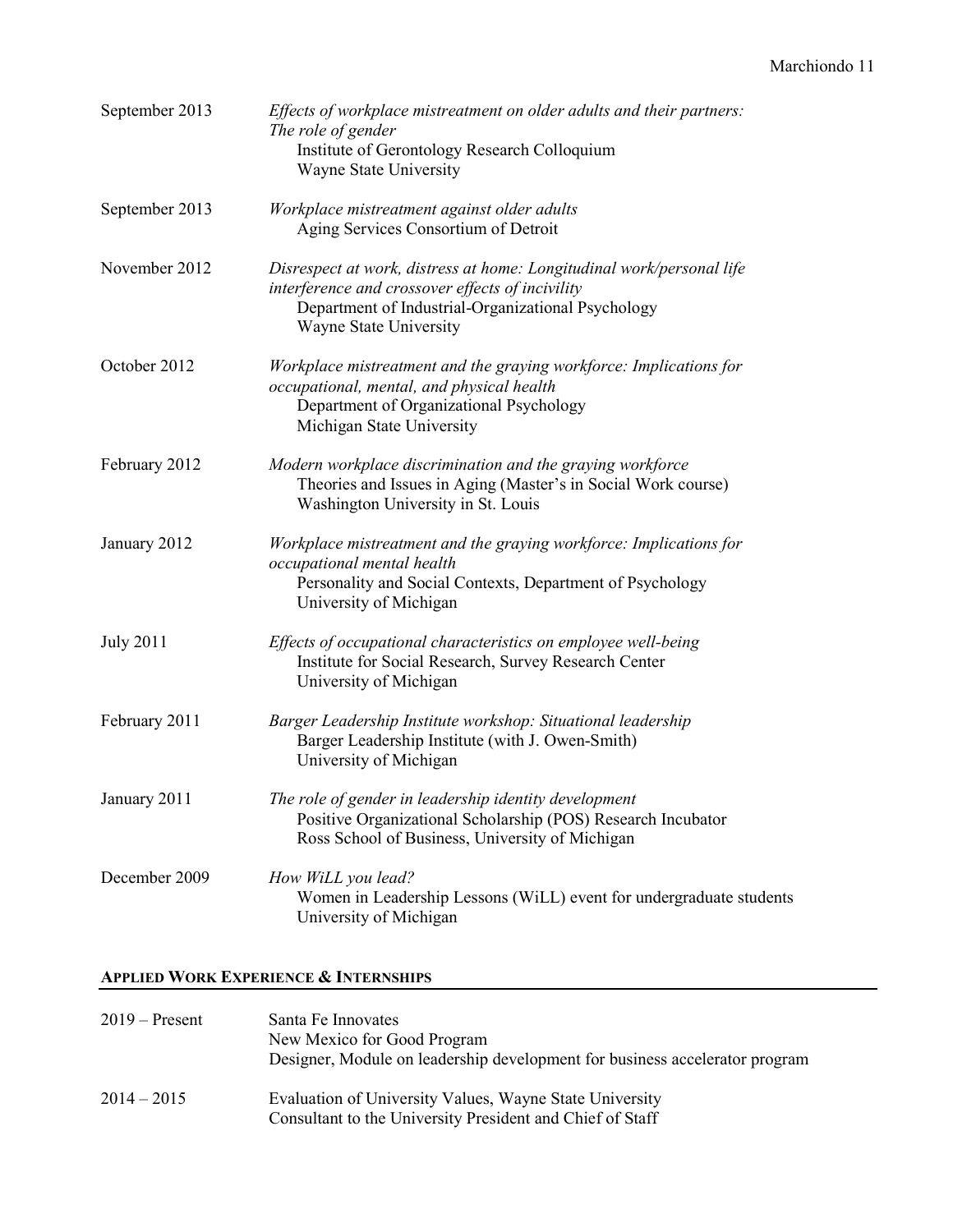| $2013 - 2014$      | MHealthy Civility Initiative, University of Michigan<br>Consultant, Webinar initiative on workplace civility among university staff and faculty                       |
|--------------------|-----------------------------------------------------------------------------------------------------------------------------------------------------------------------|
| 2011               | Summer Internship Program, Institute for Social Research, University of Michigan<br>PhD Intern                                                                        |
| 2011               | Hospitals Program & Operations Analysis, University of Michigan Health System<br>Consultant, Measure the impact of LEAN initiatives in operating room teams           |
| 2011               | Institute for Social Research, Survey Research Center, University of Michigan<br>Partner in initiative to improve relationships between faculty supervisors and staff |
| $2011 - 2012$      | Institute for Social Research, Health and Retirement Study, University of Michigan<br>Graduate research assistant for Dr. Gwen Fisher                                 |
| June – Sept $2010$ | (Mountain View, CA)<br>Google<br>People Analytics Team, People Operations Department<br>PhD Intern                                                                    |

# SERVICE TO PROFESSION AND UNIVERSITY

## Editorial Board Member

| Journal of Business and Psychology                                                          | $2021$ – present |
|---------------------------------------------------------------------------------------------|------------------|
| Journal of Organizational Behavior                                                          | $2017$ – present |
| Top Reviewer Award (2019)                                                                   |                  |
| Psychology of Women Quarterly                                                               | $2014$ – present |
| <b>Ad-hoc Journal Reviewer</b>                                                              |                  |
| Journal of Applied Psychology (2020)                                                        |                  |
| Applied Psychology: International Review (2015, 2018, 2020)                                 |                  |
| Basic and Applied Social Psychology (2018)                                                  |                  |
| Equality, Diversity, and Inclusion (2018)<br>٠                                              |                  |
| The ADVANCE Journal (2018)                                                                  |                  |
| Journal of Gerontology: Social Sciences (2017)<br>٠                                         |                  |
| Society for Industrial-Organizational Psychology conference (2013, 2014, 2017)<br>$\bullet$ |                  |
| Human Relations (2014, 2016)<br>$\bullet$                                                   |                  |
| Journal of Organizational Behavior (2013 - 2016)                                            |                  |
| Analyses of Social Issues and Public Policy (2015)                                          |                  |
| Academy of Management conference (2014)                                                     |                  |
| Journal of Occupational and Organizational Psychology (2013-2014)<br>٠                      |                  |
| Journal of Occupational Health Psychology (2012, 2014)                                      |                  |
| Psychology of Women Quarterly (2012, 2013)                                                  |                  |
| Group and Organization Management (2012)<br>٠                                               |                  |
| Service to Anderson School of Management (ASM) and Dept. of Organizational Studies          |                  |
| Equality, Diversity, and Inclusion (EDI) Task Force at ASM                                  | $2020$ – present |
| Policy and Planning Committee of ASM                                                        | $2020$ – present |
| Assessment of learning coordinator for core OB undergraduate course                         | $2019$ – present |
| Search committee for Dean of ASM<br>٠                                                       | $2019 - 2020$    |
|                                                                                             |                  |